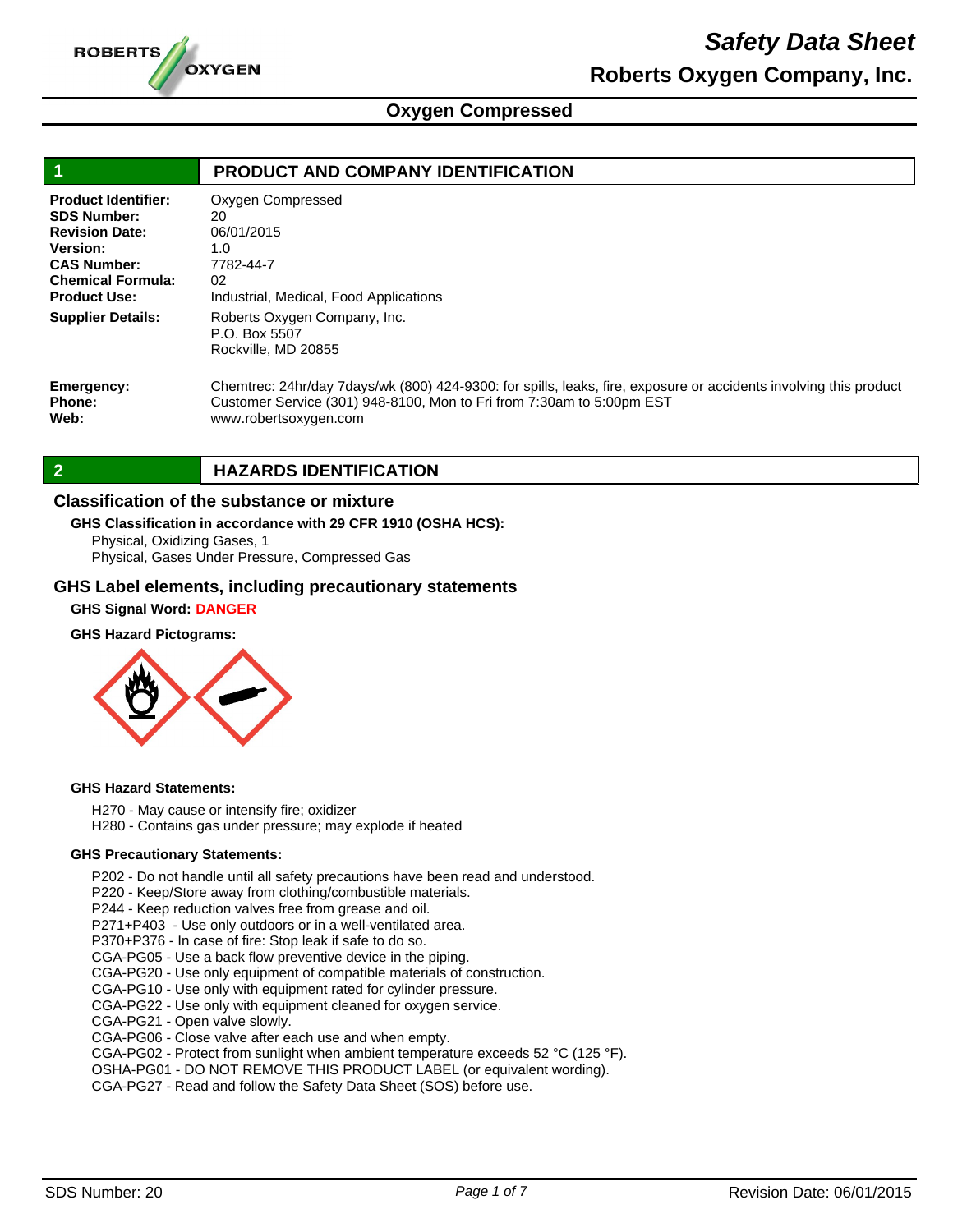

# *Safety Data Sheet* **Roberts Oxygen Company, Inc.**

### **Oxygen Compressed**

### **3 COMPOSITION/INFORMATION ON INGREDIENTS**

### **Ingredients:**

|           | Cas# % Chemical Name |
|-----------|----------------------|
| 7782-44-7 | Oxygen, compressed   |

| -4                   | <b>FIRST AID MEASURES</b>                                                                                                                                                                                                                                 |
|----------------------|-----------------------------------------------------------------------------------------------------------------------------------------------------------------------------------------------------------------------------------------------------------|
| Inhalation:          | Remove victim to uncontaminated area wearing self contained breathing apparatus. Keep victim warm and rested. Call<br>a doctor. Apply artificial respiration if breathing stopped.                                                                        |
| <b>Skin Contact:</b> | Adverse effects not expected from this product                                                                                                                                                                                                            |
| <b>Eye Contact:</b>  | Immediately flush eyes thoroughly with water for at least 15 minutes. Hold the eyelids open and away from the eyeballs<br>to ensure that all surfaces are flushed thoroughly. Contact an ophthalmologist immediately. Get immediate medical<br>attention. |
| Ingestion:           | Ingestion is not considered a potential route of exposure                                                                                                                                                                                                 |

## **5 FIRE FIGHTING MEASURES**

| <b>Flammability:</b>       | Non-Flammable |  |
|----------------------------|---------------|--|
| <b>Flash Point:</b>        | N/a           |  |
| <b>Flash Point Method:</b> | N/a           |  |
| <b>Burning Rate:</b>       | N/a           |  |
| <b>Autoignition Temp:</b>  | N/a           |  |
| LEL:                       | N/a           |  |
|                            |               |  |

Firefighting instructions:

Evacuate all personnel from the danger area. Use self-contained breathing apparatus (SCBA) and protective clothing. Immediately cool containers with water from maximum distance. Stop flow of gas if safe to do so, while continuing cooling water spray. Remove ignition sources if safe to do so. Remove containers from area of fire if safe to do so. On-site fire brigades must comply with OSHA 29 CFR 1910.156 and applicable standards under 29 CFR 1910 Subpart L—Fire

Standard protective clothing and equipment (Self Contained Breathing Apparatus) for fire fighters.

Use fire control measures appropriate for the surrounding fire. Exposure to fire and heat radiation may cause gas containers to rupture. Cool endangered containers with water spray jet from a protected position. Prevent water used in emergency cases from entering sewers and drainage systems. Stop flow of product if safe to do so. Use water spray or fog to knock down fire fumes if possible.

Oxidizing agent; vigorously accelerates combustion.

Contact with flammable materials may cause fire or explosion

Smoking, flames and electric sparts are potential explosion hazards

### **6 ACCIDENTAL RELEASE MEASURES**

Evacuate area.

Remove all sources of ignition. Contact with flammable materials may cause fire or explosion.

Ventilate area or move container to a well-ventilated area. Wear self contained breathing apparatus, when entering area unless atmosphere is proven to be safe.

Stop leak if safe to do so.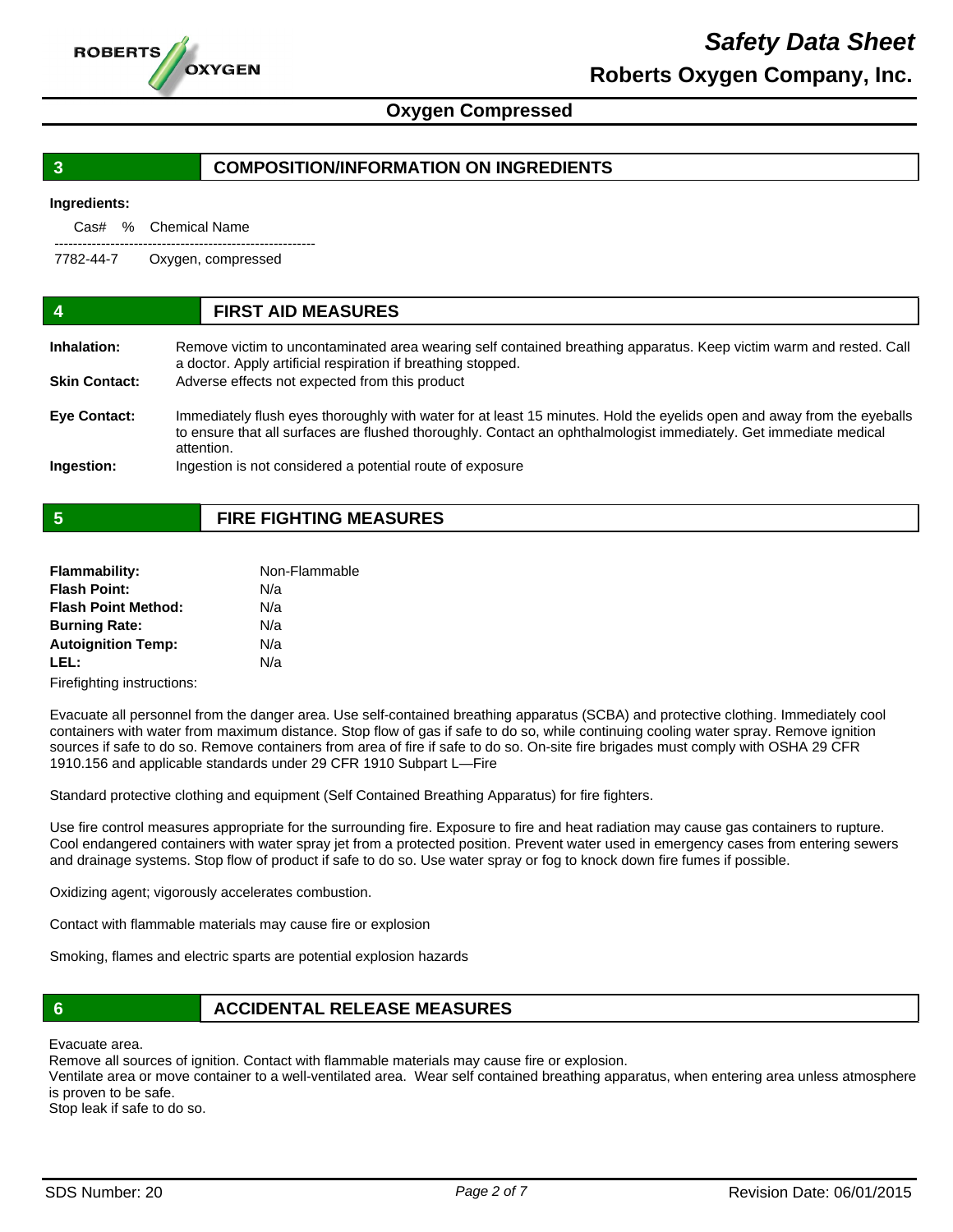

## **FIGURE 12 IN STORAGE**

| <b>Handling Precautions:</b> | Wear leather safety gloves and safety shoes when handling cylinders. Protect cylinders from physical<br>damage; do not drag, roll, slide or drop. While moving cylinder, always keep in place removable valve<br>cover. Never attempt to lift a cylinder by its cap; the cap is intended solely to protect the valve. When<br>moving cylinders, even for short distances, use a cart (trolley, hand truck, etc.) designed to transport<br>cylinders. Never insert an object (e.g., wrench, screwdriver, pry bar) into cap openings; doing so may<br>damage the valve and cause a leak. Use an adjustable strap wrench to remove over-tight or rusted<br>caps. Slowly open the valve. If the valve is hard to open, discontinue use and contact your supplier.<br>Close the container valve after each use; keep closed even when empty. Never apply flame or localized<br>heat directly to any part of the container. High temperatures may damage the container and could cause<br>the pressure relief device to fail prematurely, venting the container contents.<br>For additional handling recommendations, consult Compressed Gas Association's Pamphlet P-1. |
|------------------------------|--------------------------------------------------------------------------------------------------------------------------------------------------------------------------------------------------------------------------------------------------------------------------------------------------------------------------------------------------------------------------------------------------------------------------------------------------------------------------------------------------------------------------------------------------------------------------------------------------------------------------------------------------------------------------------------------------------------------------------------------------------------------------------------------------------------------------------------------------------------------------------------------------------------------------------------------------------------------------------------------------------------------------------------------------------------------------------------------------------------------------------------------------------------------|
| <b>Storage Requirements:</b> | Store in a cool, well-ventilated place. Store and use with adequate ventilation. Store only where<br>temperature will not exceed 125°F (52°C). Post No Smoking or Open Flame signs in storage and use<br>areas. There must be no source of ignition. Separate packages to protect against potential fire and/or<br>explosion damage following appropriate codes and requirements (e.g. NFPA 30, NFPA 55, NFPA 70<br>and/or NFPA 221) or according to requirements determined by the Authority Having Jurisidiction.<br>Firmly secure containers upright to keep them from falling or being knocked over. Install valve protection<br>cap, if provided, firmly in place by hand. Store full and empty containers separately. Use a first-in,                                                                                                                                                                                                                                                                                                                                                                                                                        |
|                              | first-out inventory system to prevent storing full containers for long periods. OTHER PRECAUTIONS<br>FOR HANDLING, STORAGE, AND USE: When handling product under pressure, use piping and<br>equipment adequately designed to withstand the pressures to be encountered. Never work on a<br>pressurized system. Use a back flow preventive device in the piping. Gases can cause rapid suffocation<br>because of oxygen deficiency; store and use with adequate ventilation. If a leak occurs, close the<br>container valve and blow down the system in a safe and environmentally correct manner in compliance<br>with all international, federal/national, state/provincial, and local laws; then repair the leak. Never place a<br>container where it may become part of an electrical circuit.                                                                                                                                                                                                                                                                                                                                                                 |

For additional storage recommendations, consult Compressed Gas Association's Pamphlet P-1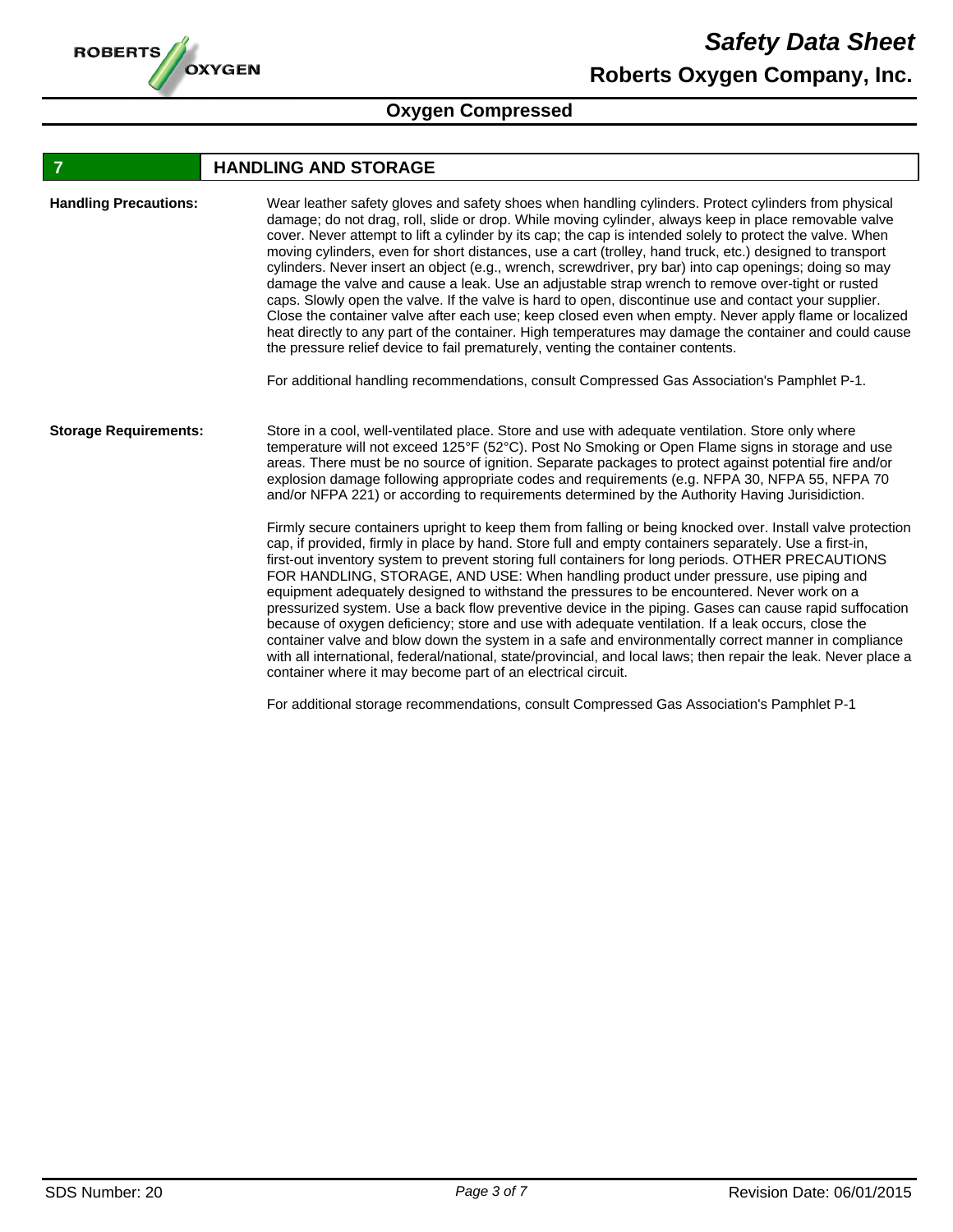

# **8 EXPOSURE CONTROLS/PERSONAL PROTECTION**

| <b>Engineering Controls:</b> | Avoid oxygen rich (>23.5%) atmospheres. Systems under presure should be regularly checked for<br>leakages. Ensure exposure is below occupational exposure limits (where available). Gas detectors<br>should be used when oxidizing gases may be released. Oxygen detectors should be used when<br>asphyxiating gases may be released. Provide adequate general and local exhaust ventilation. Consider<br>work permit system e.g. for maintenance activities.                                                                                                                                           |
|------------------------------|---------------------------------------------------------------------------------------------------------------------------------------------------------------------------------------------------------------------------------------------------------------------------------------------------------------------------------------------------------------------------------------------------------------------------------------------------------------------------------------------------------------------------------------------------------------------------------------------------------|
| <b>Personal Protective</b>   |                                                                                                                                                                                                                                                                                                                                                                                                                                                                                                                                                                                                         |
| Equipment:                   | Respiratory protection: None necessary                                                                                                                                                                                                                                                                                                                                                                                                                                                                                                                                                                  |
|                              | Hand protection: Handle gas containers with working gloves. Gloves must be inspected prior to use.                                                                                                                                                                                                                                                                                                                                                                                                                                                                                                      |
|                              | Eye protection: Wear safety glasses with side shields. Use equipment for eye protection tested and<br>approved under appropriate government standards such as NIOSH (US) or EN 166(EU).                                                                                                                                                                                                                                                                                                                                                                                                                 |
|                              | Skin and body protection: Wear hand, head, and body protection to help prevent injury from process<br>associated hazards, e.g., for welding exposure to radiation and sparks wear welder's gloves and<br>protective goggles. The type of protective equipment must be selected according to the concentration<br>and amount of the dangerous substance at the specific workplace and the user process and may include<br>arm protectors, hats, and shoulder protection worn over substantial clothing. Consider wearing flame<br>resistant safety clothing and appropriate safety shoes while handling. |
|                              | Hygiene measures: Handle in accordance with good industrial hygiene and safety practice. Wash hands<br>before breaks and at the end of workday.                                                                                                                                                                                                                                                                                                                                                                                                                                                         |
|                              |                                                                                                                                                                                                                                                                                                                                                                                                                                                                                                                                                                                                         |

| 9                             | PHYSICAL AND CHEMICAL PROPERTIES |                              |                    |
|-------------------------------|----------------------------------|------------------------------|--------------------|
| Appearance:                   | Colorless gas                    |                              |                    |
| <b>Physical State:</b>        | Gas                              | Odor:                        | Not applicable     |
| <b>Odor Threshold:</b>        | Not applicable                   | <b>Molecular Formula:</b>    | O <sub>2</sub>     |
| <b>Particle Size:</b>         | Not applicable                   | Solubility:                  | Water: 0.0491 mg/l |
| <b>Spec Grav./Density:</b>    | .08279 lb/ft <sup>3</sup>        | <b>Softening Point:</b>      | Not applicable     |
| <b>Viscosity:</b>             | Not applicable                   | <b>Percent Volatile:</b>     | Not applicable     |
| Sat. Vap. Conc.:              | Not applicable                   | <b>Heat Value:</b>           | Not applicable     |
| <b>Boiling Point:</b>         | $-118.6^{\circ}$ C               | <b>Freezing/Melting Pt.:</b> | No data available  |
| <b>Flammability:</b>          | Non-Flammable                    | <b>Flash Point:</b>          | No data available  |
| <b>Partition Coefficient:</b> | Not applicable                   | Octanol:                     | Not applicable     |
| <b>Vapor Pressure:</b>        | Not applicable                   | <b>Vapor Density:</b>        | No data available  |
| pH:                           | Not applicable                   | VOC:                         | Not applicable     |
| Evap. Rate:                   | Not applicable                   | <b>Bulk Density:</b>         | Not applicable     |
| <b>Molecular weight:</b>      | 32 g/mol                         | <b>Auto-Ignition Temp:</b>   | Not applicable     |
| Decomp Temp:                  | $650^{\circ}$ C                  | UFL/LFL:                     | Not applicable     |

Gas/vapor heavier than air. May accumulate in confined spaces, particularly at or below ground level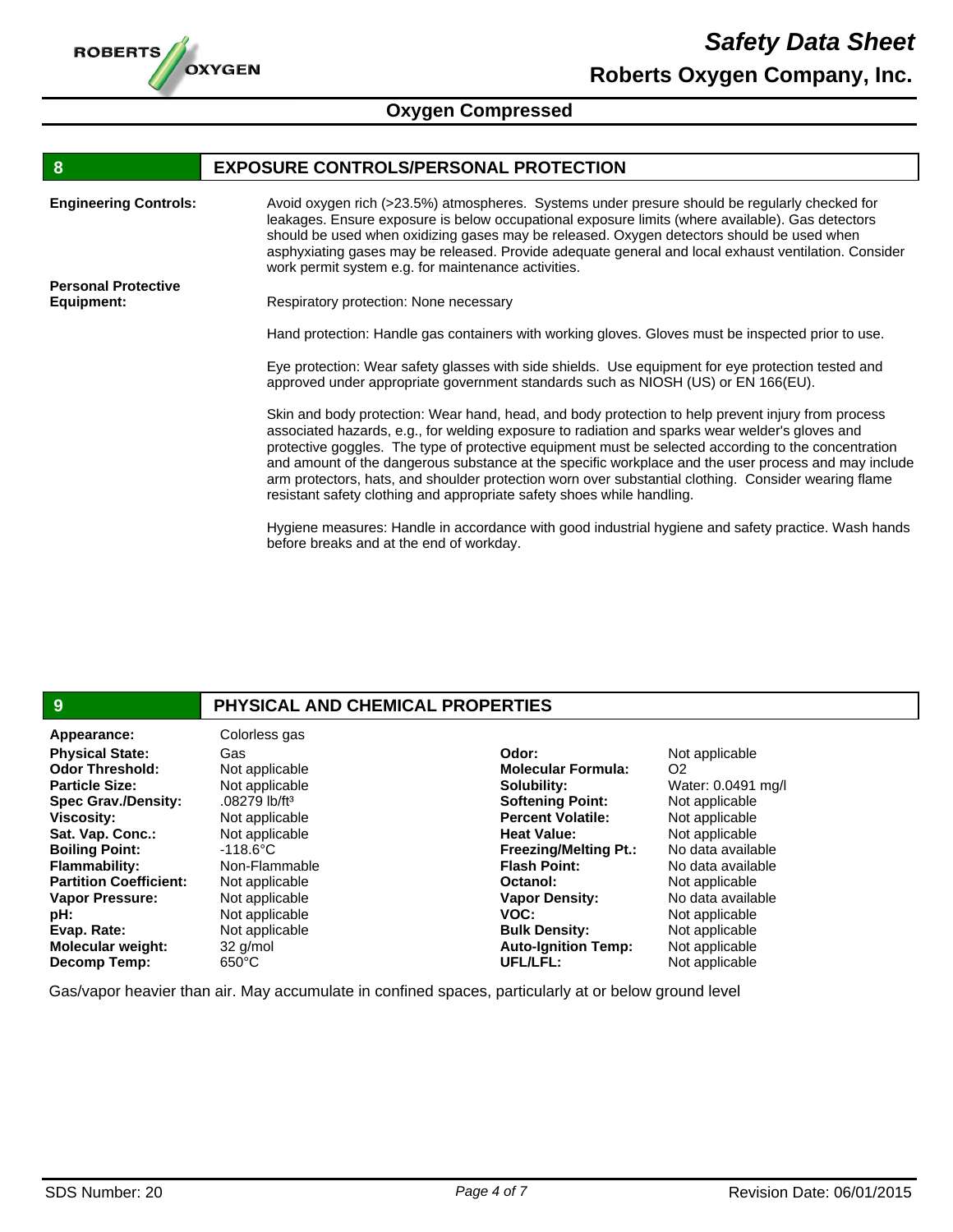

| 10                               | <b>STABILITY AND REACTIVITY</b>                                                                                                                                                                                                                                                                          |
|----------------------------------|----------------------------------------------------------------------------------------------------------------------------------------------------------------------------------------------------------------------------------------------------------------------------------------------------------|
| Stability:                       | No reactivity                                                                                                                                                                                                                                                                                            |
| <b>Conditions to Avoid:</b>      | None                                                                                                                                                                                                                                                                                                     |
| <b>Materials to Avoid:</b>       | Keep equipment free from oil and grease. Consider the potential toxicity hazard due to the presence of<br>chlorinated or fluorinated polymers in high pressure(.30 bar) oxygen lines in case of combustion. May<br>react violently with combustible materials. May react violently with reducing agents. |
| <b>Hazardous Decomposition:</b>  | None                                                                                                                                                                                                                                                                                                     |
| <b>Hazardous Polymerization:</b> | None                                                                                                                                                                                                                                                                                                     |
|                                  |                                                                                                                                                                                                                                                                                                          |

**11 TOXICOLOGICAL INFORMATION**

Oxygen, compressed (7782-44-7)

Information on toxicological effects Acute toxicity: Oral LD50 No data available Inhalation LC50 Dermal LD50 Other information on acute toxicity Skin corrosion/irritation: No data available Serious eye damage/eye irritation: No data available Respiratory or skin sensitization: No data available Germ cell mutagenicity: No data available Carcinogenicity: No component of this product present at levels greater than or equal to 0.1% is identified as probable, possible or confirmed human carcinogen by IARC, ACGIH, NTP, OSHA. Reproductive toxicity: no data available Teratogenicity: no data available Specific target organ toxicity - single exposure (Globally Harmonized System): No data available Specific target organ toxicity - repeated exposure (Globally Harmonized System): No data available Aspiration hazard: no data available Potential health effects: Inhalation May be harmful if inhaled. May cause respiratory tract irritation. Ingestion May be harmful if swallowed. Skin May be harmful if absorbed through skin. May cause skin irritation. Eyes May cause eye irritation. Signs and Symptoms of Exposure: Nausea, Dizziness, Unconsciousness, May be harmful. Synergistic effects: no data available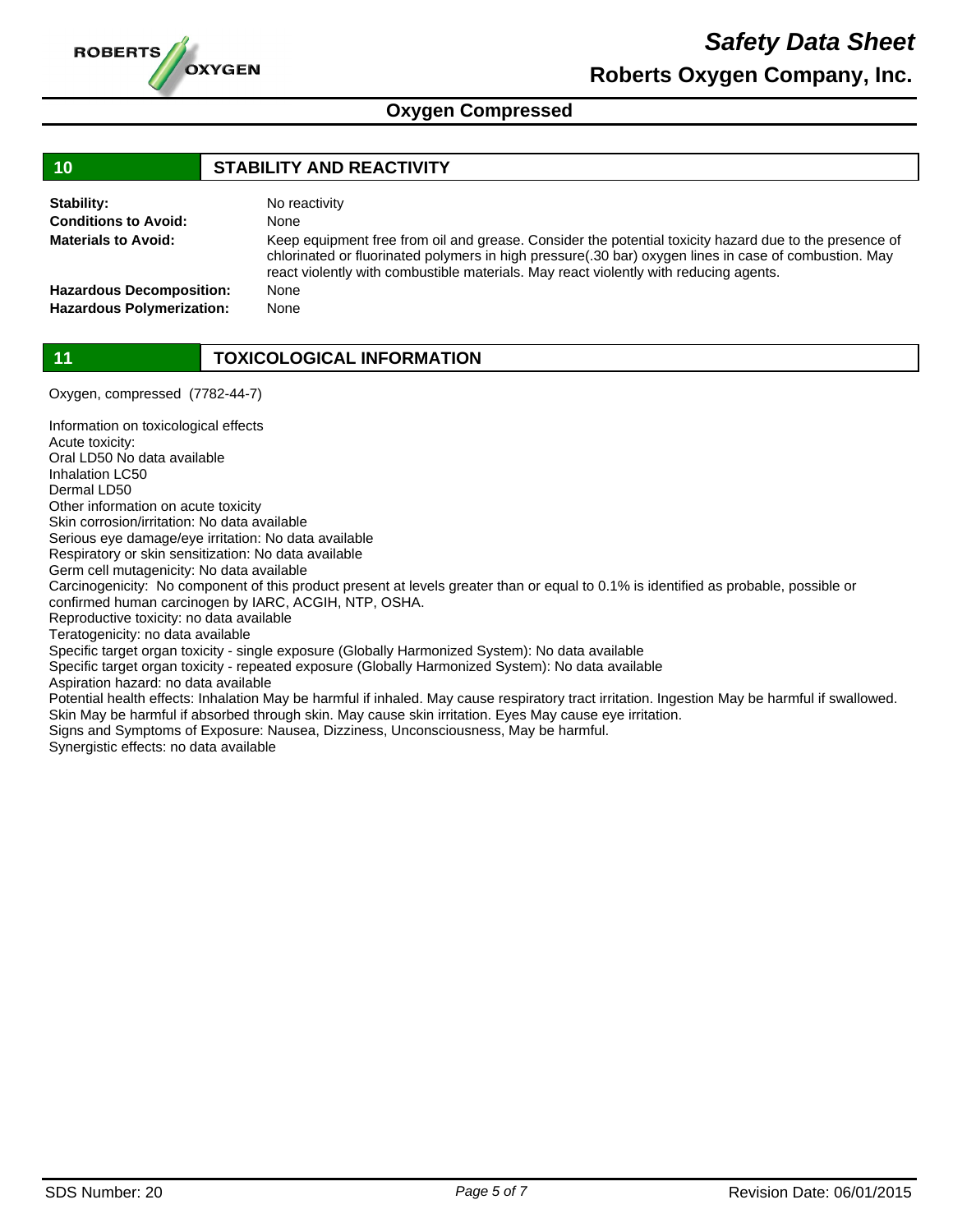

# *Safety Data Sheet* **Roberts Oxygen Company, Inc.**

### **Oxygen Compressed**

### **12 ECOLOGICAL INFORMATION**

### **Oxygen, compressed (7782-44-7)**

Information on ecological effects Toxicity: no data available Persistence and degradability: no data available Bioaccumulative potential: no data available Mobility in soil: no data available PBT and vPvB assessment: no data available Other adverse effects: no data available

### **13 DISPOSAL CONSIDERATIONS**

Oxygen, compressed (7782-44-7)

Waste treatment methods:

May be vented to atmosphere in a well ventilated place. Do not discharge into any place where its accumulation could be dangerous.

Waste disposal recommendations:

Dispose of contents/container in accordance with local/regional/national/international regulations. Contact supplier for any special requirements.

### **14 TRANSPORT INFORMATION**

UN1072, Oxygen, compressed, 2.2,(5.1)

Avoid transport on vehicles where the load space is not separated from the driver's compartment. Ensure vehicle driver is aware of the potential hazards of the load and knows what to do in the event of an accident or an emergency. Before transporting cylinders: Ensure there is adequate ventilation. Ensure that cylinders are firmly secured. Ensure cylinder valve is closed and not leaking. Ensure valve outlet cap cap (where provided is correctly fitted. Ensure valve protection device (where provided) is correctly fitted.

### **15 REGULATORY INFORMATION**

Component (CAS#) [%] - CODES

---------------------------------------------------------------- Oxygen, compressed (7782-44-7) [n/a%] MASS, PA, NJ, TSCA

Listed on the United States TSCA (Toxic Substances Control Act) inventory SARA Section 311/312 Hazard Classes: Sudden release of pressure hazard Fire hazard

Regulatory CODE Descriptions

---------------------------------------------------------------- MASS = MA Massachusetts Hazardous Substances List PA = PA Right-To-Know List of Hazardous Substances NJ = NJ Right-To-Know List of Hazardous Substances TSCA = Toxic Substances Control Act